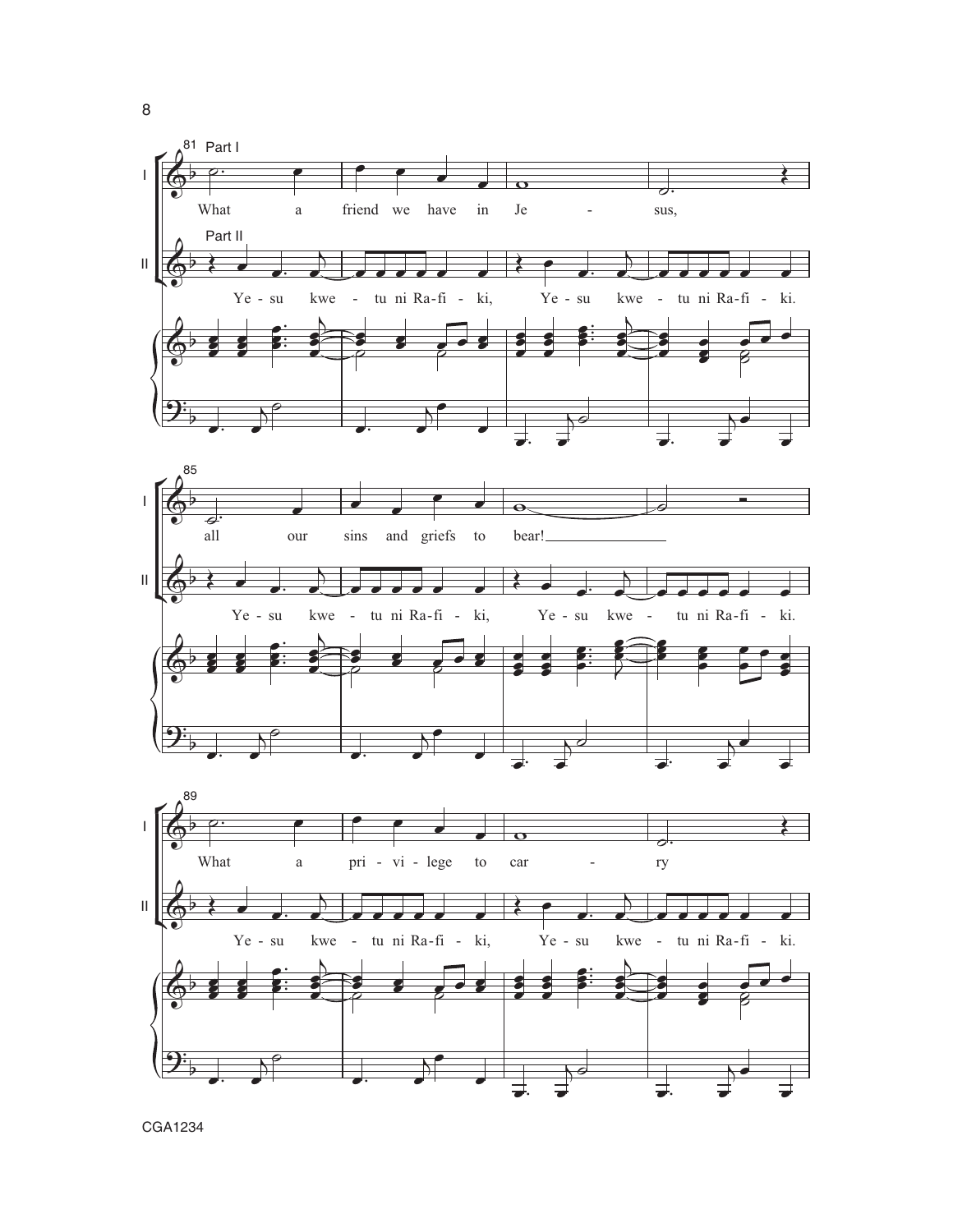

9

CGA1234